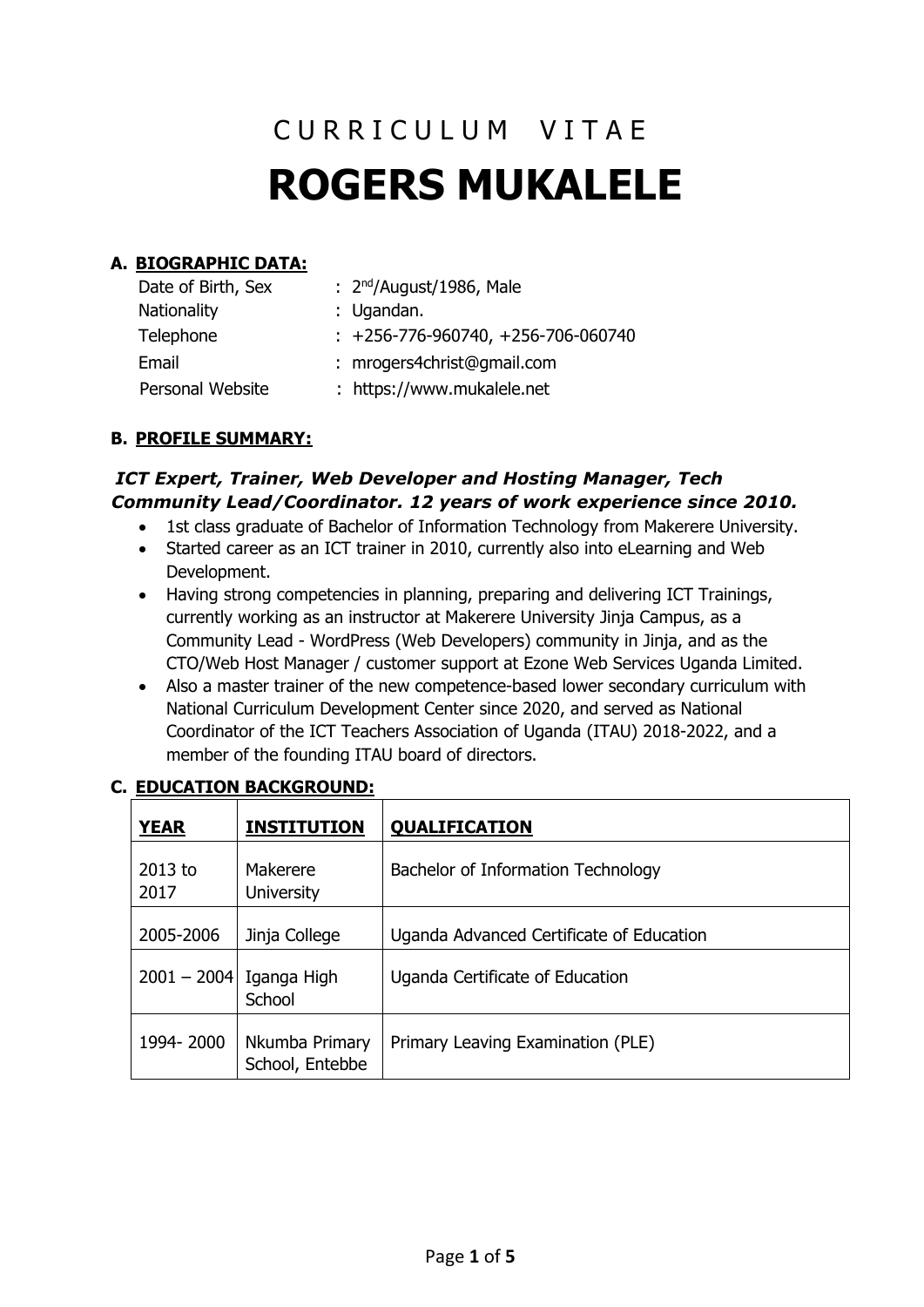## **E.WORKING EXPERIENCE:**

| <b>YEAR</b>                | <b>ORGANISATION</b>                                                                                         | <b>ROLES AND RESPONSIBILITIES</b>                                                                                                                                                                                                                                                                                                                                                                                                                                                                            |  |
|----------------------------|-------------------------------------------------------------------------------------------------------------|--------------------------------------------------------------------------------------------------------------------------------------------------------------------------------------------------------------------------------------------------------------------------------------------------------------------------------------------------------------------------------------------------------------------------------------------------------------------------------------------------------------|--|
| Aug 2019                   | Makerere University<br>to date Jinja Campus<br>(UBTEB Center)                                               | <b>Role: Instructor</b><br><b>Responsibilities:</b><br>Prepare lecture content for UBTEB National Diploma in ICT and<br>National Certificate in ICT programs as per NCDC curriculum.<br>Deliver lectures and facilitate students' learning and<br>$\bullet$<br>project work.<br>Prepare and mark students' coursework (assessment).                                                                                                                                                                          |  |
| to date                    | July 2019 Ezone Web Services<br>Uganda Limited                                                              | <b>Role:</b> CTO/Web Host Manager<br><b>Responsibilities:</b><br>Client account management including user account<br>creation and update, order setup and billing, etc.<br>User technical support through helpdesk ticketing system,<br>email and social media.<br>Staff and client technical training on web hosting<br>services, web design best practices, etc.<br>Domain name registration, configuration, transfer and<br>renewal<br>Host server management, troubleshooting, security,<br>backups etc. |  |
| Nov 2017<br>to Dec<br>2021 | Makerere<br>Innovation and<br><b>Incubation Center</b><br>(MIIC), Makerere<br><b>University</b><br>Kampala. | <b>Role:</b> Freelancer and Director – Sharebility Uganda Startup<br><b>Responsibilities:</b><br>Participating in the innovation incubation program at the<br>hub as a team leader of the Sharebility Uganda start-up<br>(sharebilty.net)<br>System development, administration<br>Delivering pitch presentations, digital marketing and promotion<br>activities                                                                                                                                             |  |
| May 2017<br>to Dec<br>2018 | Kololo Senior<br>Secondary School,<br>Kampala                                                               | <b>Role:</b> Computer studies and ICT Teacher<br><b>Responsibilities:</b><br>Making schemes of work and lesson preparations.<br>Teaching S4 Computer studies, S5 and S6 Subsidiary ICT.                                                                                                                                                                                                                                                                                                                      |  |
| to<br>Dec 2017             | June 2016 IT Plus Solutions<br>Limited, Kampala                                                             | Role: Web Systems Developer<br><b>Responsibilities:</b><br>Responsive websites design and web systems<br>development.<br>Marketing and administering domain names and web<br>$\bullet$<br>hosting.<br>Training students in web technologies and supervising<br>$\bullet$<br>interns.                                                                                                                                                                                                                         |  |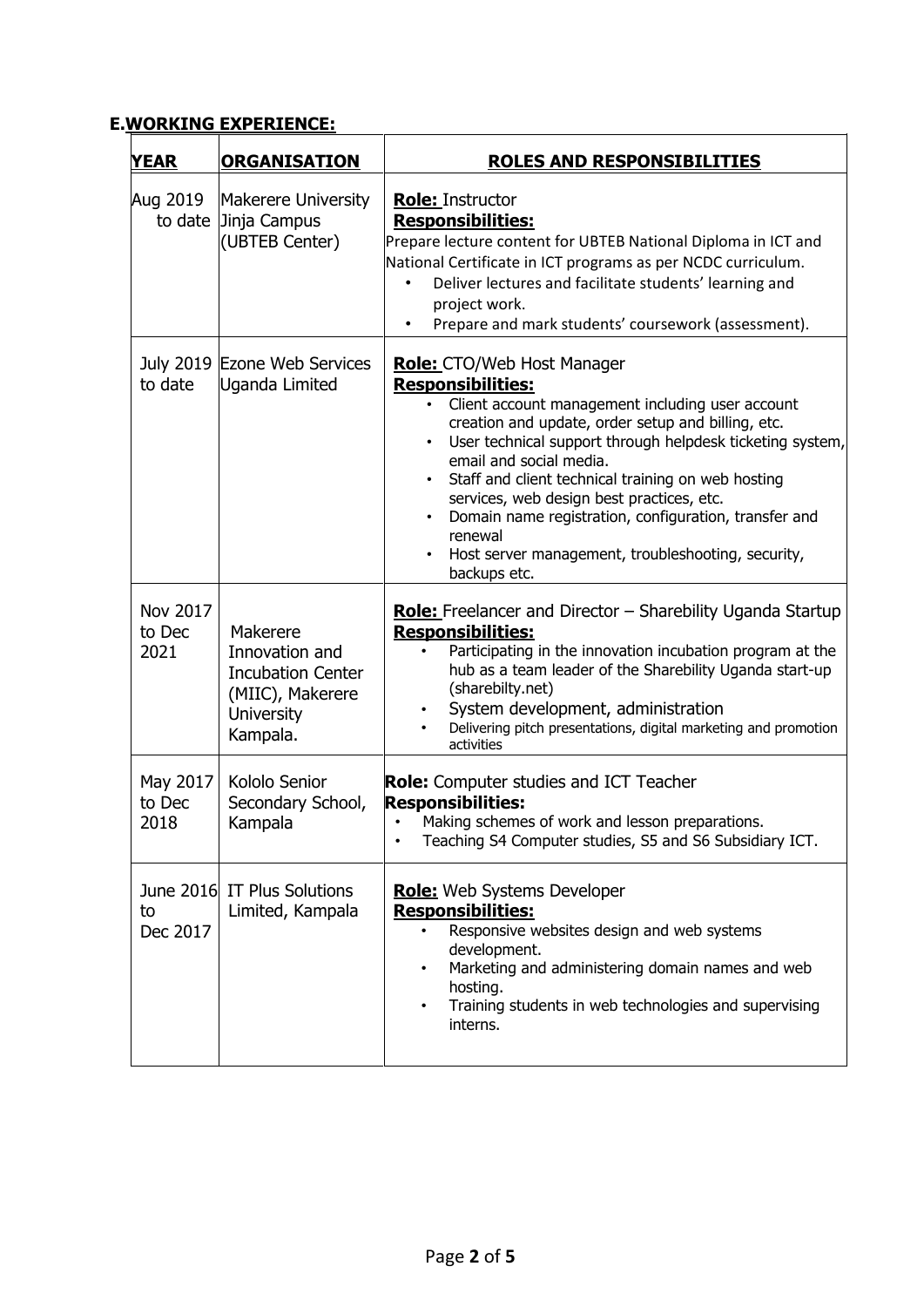| to                         | Nov 2010 Akinoomu<br>Research and<br>June 2016 Education Services<br>Uganda<br>(ARESU) | <b>Role:</b> ICT Training Manager<br><b>Responsibilities:</b><br>Designing computer training materials and heading the<br>trainings.<br>Doing Statistical Data analysis with SPSS.<br>Typesetting clients' dissertations / report documents.<br>Computer systems installations, repair and maintenance.<br>$\bullet$<br>Networking and administering the Internet Café.<br>$\bullet$ |
|----------------------------|----------------------------------------------------------------------------------------|--------------------------------------------------------------------------------------------------------------------------------------------------------------------------------------------------------------------------------------------------------------------------------------------------------------------------------------------------------------------------------------|
| May 2010<br>to<br>Jul 2013 | Jinja College                                                                          | <b>Role:</b> Computer Laboratory Attendant and Class Teacher<br><b>Responsibilities:</b><br>Managing, maintaining a neat, orderly and functional<br>computer lab.<br>Handling hardware and software installations,<br>٠<br>troubleshooting and configuring computer systems and<br>school networks.<br>Teaching Mathematics and Computer studies and Subsidiary<br>$\bullet$<br>ICT. |

#### **F. PROFESSIONAL TRAININGS AND CERTIFICATIONS DONE:**

| <b>SNº</b> | <b>NAME</b>                                                                                              | <b>AWARDING INSTITUTION</b>                                                                            | <b>DATE</b>                   |
|------------|----------------------------------------------------------------------------------------------------------|--------------------------------------------------------------------------------------------------------|-------------------------------|
| 01         | Microsoft Certified Professional (MCP)<br>Training (Installing and Administering<br>Windows Server 2012) | Centre for Innovations and<br><b>Professional Skills</b><br>Development,<br>CoCIS, Makerere University | August $-$<br>October<br>2016 |
| 02         | <b>CISCO Certified Network Associate</b><br>(CCNA)                                                       | Makerere University (As Part of<br>BIT Program)                                                        | May 2014                      |
| 03         | The Fundamentals of Digital Marketing<br>Credential ID SAH ZHY RPY                                       | Google Digital Skills For Africa                                                                       | <b>Issued Jul</b><br>2020     |
| 04         | <b>International Computer Drivers License</b><br>(ICDL), Credential ID UG2000200                         | <b>ICDL Africa</b>                                                                                     | <b>Issued Sep</b><br>2020     |
| 05         | Routing & Switching Huawei Certification<br>Credential ID<br>010100101837807646171409                    | Huawei Technologies Lanka<br>Co., (Pvt) Ltd                                                            | <b>Issued Aug</b><br>2019     |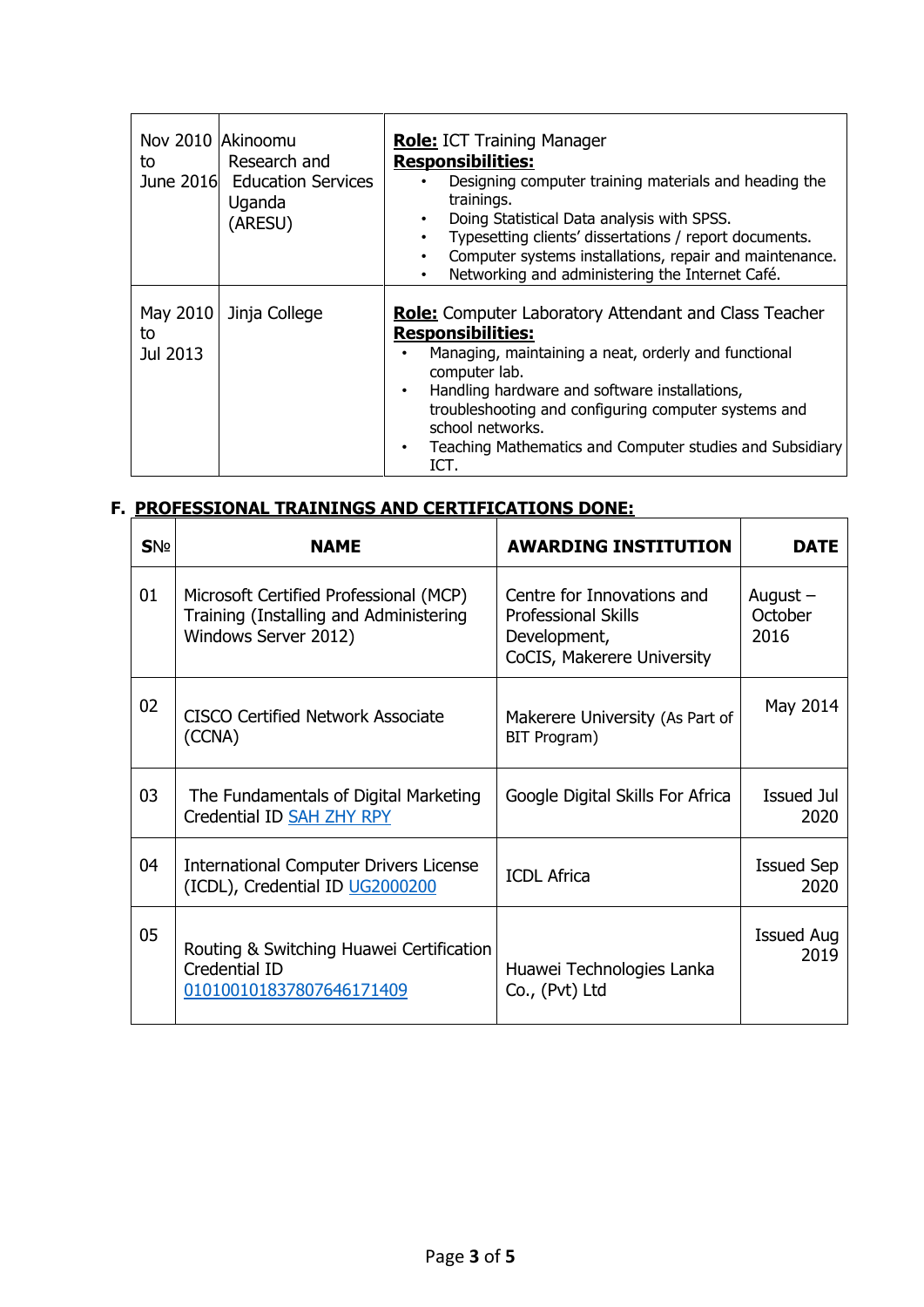## **G: LEADERSHIP POSITIONS HELD:**

| <b>INSTITUTION</b>                                                                           | <b>YEAR</b>                   | <b>POSITION AND DUTIES</b>                                                                                                                                                                                                                                                                                                                                                                                                                                                                                   |
|----------------------------------------------------------------------------------------------|-------------------------------|--------------------------------------------------------------------------------------------------------------------------------------------------------------------------------------------------------------------------------------------------------------------------------------------------------------------------------------------------------------------------------------------------------------------------------------------------------------------------------------------------------------|
| <b>WordPress</b><br>Community<br>Uganda<br>(wcuganda.org)                                    | Jan 2020 to<br>date           | <b>Community Lead, WordPress Jinja Meetup</b><br>Responsible for planning physical and virtual<br>community meetups, preparing presentations,<br>delivering trainings, engaging community<br>partners and sponsors, providing support and<br>mentorship to community members.                                                                                                                                                                                                                                |
| <b>ICT Teachers</b><br>Association of<br>Uganda (ITAU)                                       | Sept 2018 to<br>April 2022    | <b>National Coordinator</b><br>Responsible for giving general coordination of the<br>association activities and to or stand-in for any<br>member of the executive in the execution of his/her<br>duties where need arises, with the approval of the<br>member or the chairperson.<br>Coordinate services required during sickness or<br>$\bullet$<br>bereavement of any bonafide member(s) of the<br>Association;<br>To mediate in case there are misunderstandings<br>among the members of the association. |
| Makerere<br><b>University</b><br>Jinja Campus<br>Student' Guild                              | 2015/2016                     | <b>Minister of Information and Computer</b><br><b>Technology</b><br>Chairperson of the Committee for Information<br>and Computer Technology, responsible for the<br>Guild Official News and the Production of Official<br>Publications.<br>Coordinate and/ or organize activities geared<br>at utilization of Computer Technology and<br>innovation among students at Campus.                                                                                                                                |
| <b>BIT Students'</b><br>Association<br>Makerere<br>University<br>Jinja Campus<br>(BISAMUJIC) | 2014/2015<br>and<br>2015/2016 | <b>Chairperson</b><br>Preside over the Executive Committee, Annual<br>General,<br>Ordinary and Extra-ordinary Meetings;<br>Strive to ensure that all the Association<br>Committees, have cordial relations among them,<br>and that their goals articulate the policies of the<br>Association.                                                                                                                                                                                                                |
| Anti Aids Club<br><b>Busitema</b><br><b>University</b>                                       | 2008/2009                     | <b>Club Coordinator</b><br>• Link Club with related organizations: Red Cross and<br>TASO, and Coordinate internal club activities and<br>meetings.                                                                                                                                                                                                                                                                                                                                                           |